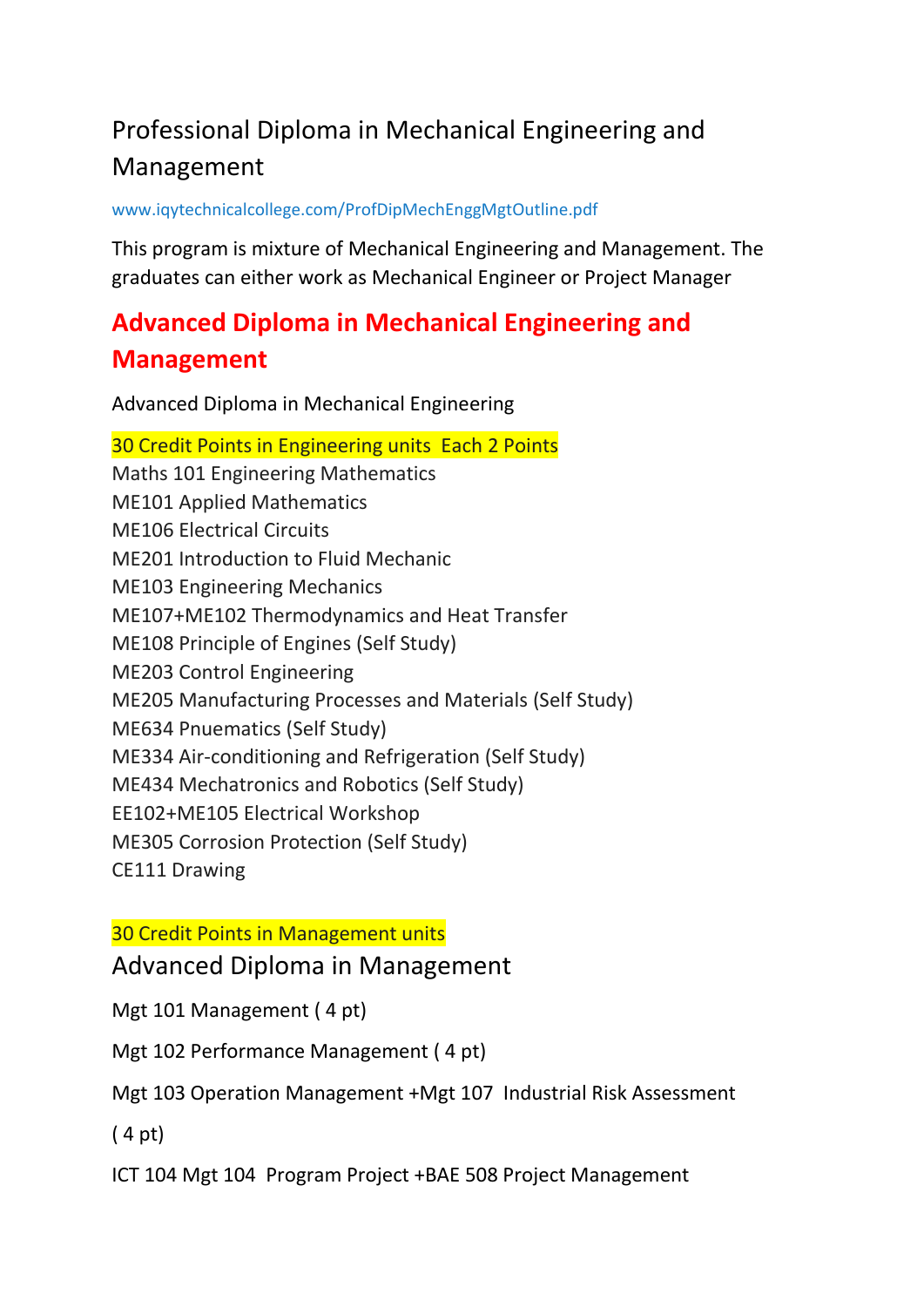(6 pt)

Mgt 105 Quality Management ( 4 pt)

ICT 107 Business Information Systems ( 4 pt)

Mgt 108 Computer Application in Management ( 4 pt)

THS graduates will need to do self study in some mechanical units .

Advanced Diploma in Mechanical Engineering and Management will be completed

------------------------------------------------------------------------------------------------------------------------------

# **Professional Diploma in Mechanical Engineering and Management**

**PART 1-Engineering (9 points)**

#### **Professional Diploma in Engineering (Year 3) (9 points for Engineering)**

Complete BAE units by personal attendance and RE units by self study

1 BAE 401 Advanced Engineering Mathematics (2 pt) 2 BAE 402 Calculus (2 pt) 3 BAE 403 Engineering Mechanics (2 pt) 4 BAE 404 Engineering Materials & Thermodynamics (3 pt)

---------------------------------------------------------------------------------------------------

## **PART 2-Management (21 points)**

**Complete any 7 units at each 3 points**

Complete

<http://www.iqytechnicalcollege.com/advdipmgt.htm>

Mgt 201 Customer Service Management

Mgt 202 Change Management

Mgt 203 Inventory & Budget Management

Mgt 204 Continuous Improvement Management

Mgt 205 Office Management

Mgt 206 Work-based Training Management